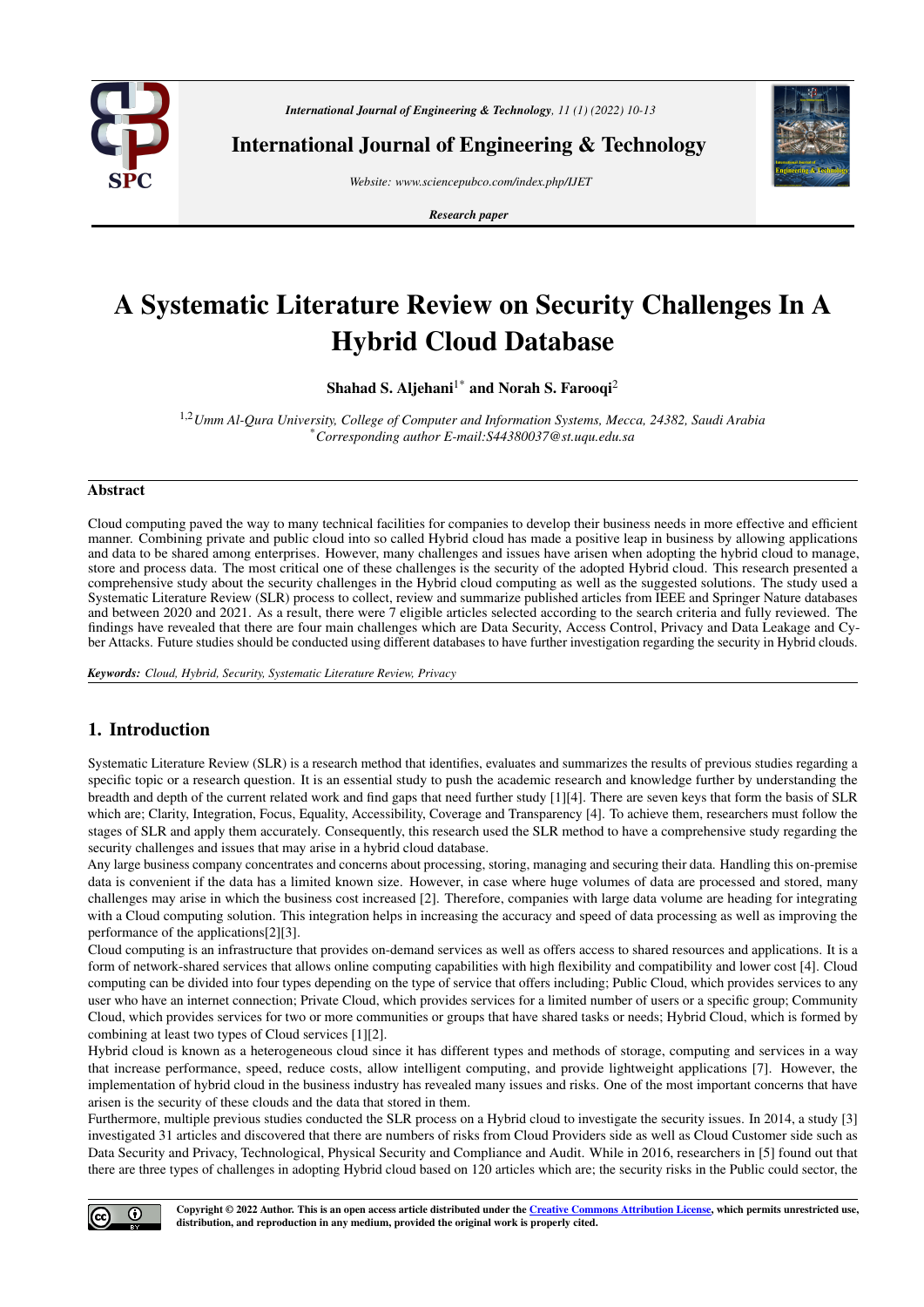

Figure 1: Steps Followed for The SLR Process



Figure 2: Number of Publications Across The Years

efficiency issues in the Cloud management, and the complexity of integration. However, these studies were conducted years ago and since the technology evolves rapidly, the need of conducting an SLR process in the field of security of Hybrid cloud is still exist. For that, this study reviewed and analyzed new relevant articles to investigate further in the security challenges of Hybrid cloud and addressed them. The rest of this paper is organized as follows. Section 2 presents research methodology. Section 3 discusses the results. Section 4 outlines the conclusion and future work.

# 2. Research Methodology

As stated earlier, this research is conducted using SLR method. The phases of SLR are divided into three main phases, namely, Planning Phase, Conducting Phase and Reporting Phase, each phase has its own steps as shown in figure1 [2][6].

## 2.1. Planning Phase

The first step in any SLR study is the formulation of research questions. This research was conducted to answer the following questions: • What are the types of security challenges that appear in adopting Hybrid cloud computing?

• What are the suggested solutions for these challenges?

These questions are clearly and fully answered in Sect 3. The second step is the identification of data sources for this research; which are IEEE and Springer Nature by using Saudi Digital Library (SDL). Most of these articles are from international journals and conferences that were published in 2020 and 2021. The search criteria were determined, which are "Security", "Security Challenges", "Hybrid Cloud" and "Security Challenges in Hybrid Cloud" with the use of "OR" and "AND" identifiers.

#### 2.2. Conducting Phase

This phase consists of three steps, including identification, selection, screening, and evaluation [2]. Thus, it started by selecting the suitable articles. However, since the search results were a lot, the search was narrowed down using specific keywords in the Subject filter which are; "Security" and "Cloud Computing". Based on that, the total number of published articles in 2020 and 2021 was 955 articles (285 in IEEE and 670 in Springer Nature). The results of this step are shown in figure 2.

In the selection step, the titles of the collected articles were reviewed. The article's title that matched the research topic was included, where the one that is not suitable to answer the research question was excluded. This has resulted in 126 of eligible articles. The selected eligible articles entered the screening step where the abstract content and keywords of each study are reviewed. The screening process checks whether these studies are in the boundaries of inclusion criteria (studies that address security issues in Hybrid cloud database). The outcome of this step was 18 suited articles. The articles selected from screening step were fully reviewed in the Evaluation step. Here, evaluating the quality of an article depend on the quality of abstract, introduction, methodology and findings as well as how much the article's idea is relevant to this research topic. Moreover, to avoid bias in evaluating the quality of these articles, all personal information about authors were covered to ensure the research integrity. Finally, the number of studies that pass the Evaluation step is 7. Table 1 shows the outcomes of each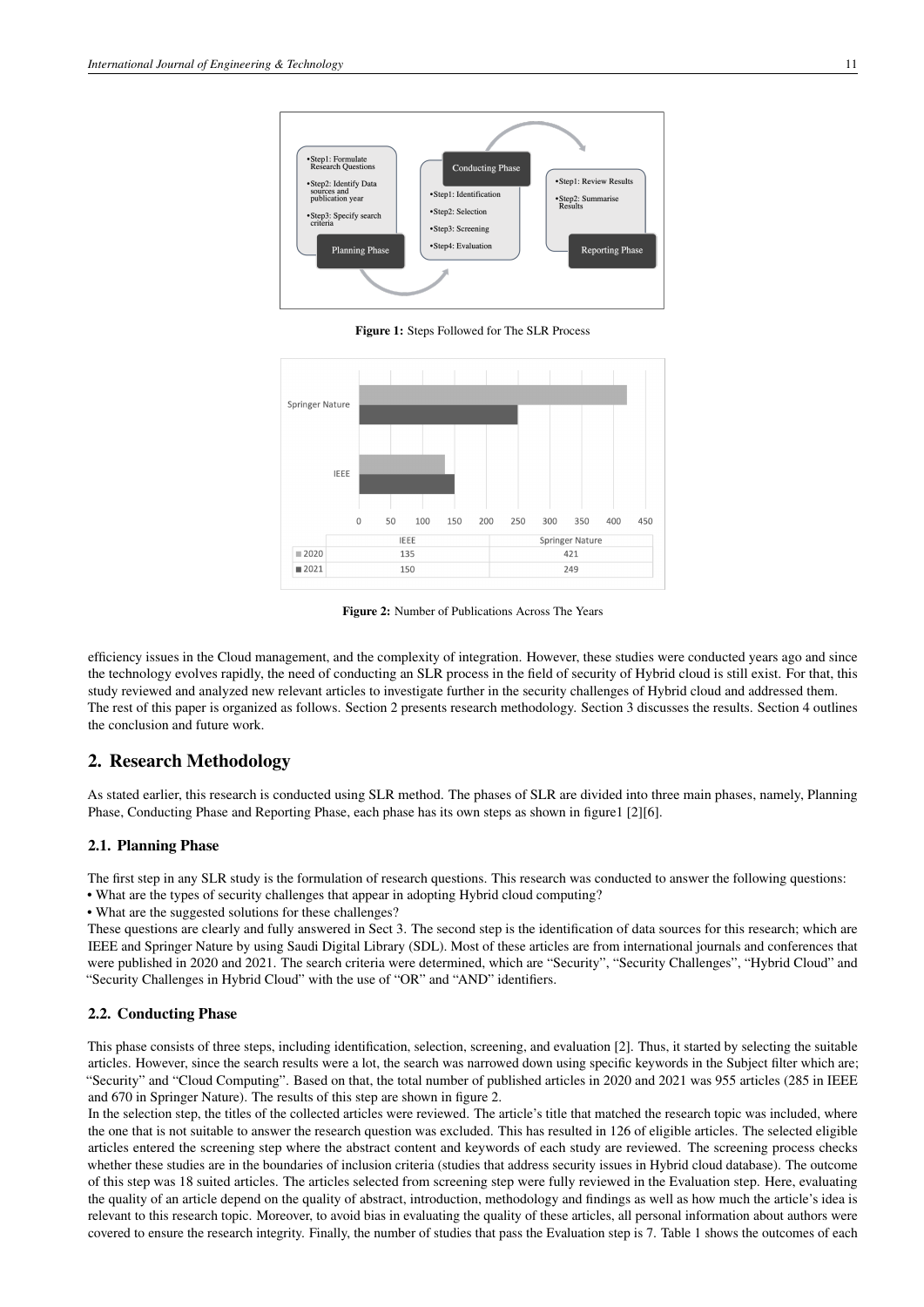step in the Conducting phase.

Table 1: Number of Articles in Each Step of The Conducting Phase

|                 |                      |             | Screening        | Evaluation         |
|-----------------|----------------------|-------------|------------------|--------------------|
| Source of       | Identification       | Selection   | (of abstract and | (selected for full |
| atabase         | (of search criteria) | (of titles) | keyword)         | review             |
|                 |                      |             |                  |                    |
| Springer Nature |                      |             |                  |                    |
| "otai           |                      |             |                  |                    |

#### 2.3. Reporting Phase

Only 7 articles that passed the SLR phases and were approved to be fully investigated to answer the research questions. These studies are reviewed and discussed in Sect.3.

## 3. Results and discussion

The final number of eligible articles was 7 that were related to security issues and solutions in Hybrid clouds. These selected articles were reviewed and analyzed to extract the necessary data and answer the research questions. Table 2 provides a summary of the details of these articles.

| Ref.   | Source of<br>Database | Year of<br>publication | Hybrid<br>Cloud | Security<br>Challenge | Security<br>Solution | <b>Business Area</b>   |
|--------|-----------------------|------------------------|-----------------|-----------------------|----------------------|------------------------|
| $[13]$ | Springer<br>Nature    | 2020                   |                 |                       |                      | General                |
| [7]    | <b>IEEE</b>           | 2020                   |                 |                       | $\times$             | E-health               |
| [8]    | <b>IEEE</b>           | 2020                   |                 |                       |                      | <b>IoT</b> Environment |
| [9]    | <b>IEEE</b>           | 2020                   |                 |                       |                      | General                |
| [10]   | <b>IEEE</b>           | 2021                   |                 |                       |                      | Govermental            |
| $[12]$ | <b>IEEE</b>           | 2020                   |                 |                       |                      | General                |
| [11]   | <b>IEEE</b>           | 2021                   |                 |                       |                      | Economic               |

Table 2: Analysis Results of Selected Articles

The research results are categorized based on the types of security concerns that were extracted from these articles. Such concerns are as follows:

## 3.1. Data Security

As a general view, securing data in a Hybrid cloud can be a complex objective due to the nature of cloud availability and lack of trust [7][8]. For that, the researchers in [8] presented a highly secure framework for IoT-Hybrid systems. The model encrypts sensitive data using Rivest cipher 6 (RC6) and Fiestel encryption algorithms while nonsensitive data is encrypted using Advanced Encryption Standard (AES) encryption.

## 3.2. Access Control

Based on the studies in [9] and [13], Hybrid clouds have a complexity in managing an effective access control over the data. Also, retrieving, storing and accessing data from the cloud database need to be more secure. This can be solved using Dynamic Spatial Role Based Access Control Algorithm [13], a machine learning algorithm helps in restricting the access of user data. While researchers in [9] used another method called Proxy Re-Encryption (PRE) scheme in which a description mechanism is used to specify the factors of access control with XML.

## 3.3. Privacy and Data Leakage

One of the most crucial concerns of adopting Hybrid clouds is the privacy and confidentiality of stored data, especially when building governmental [10], commercial [12] or economic [11] clouds. In order to gain more data privacy and protection and prevent data leakage, Hybrid clouds must support encryption as well as authentication methods. In [12], researchers proposed an encryption technique called Attribute based Encryption Scheme with Dynamic Attributes Supporting (ABE-DAS) to prevent data leakage and enhance the privacy in commercial clouds. Furthermore, the authors in [10] used another encryption method to prevent leakage of governmental documents and provide privacy and protection over the cloud which is Top-k ciphertext. Such method combines different key technologies such as homomorphic matrix encryption method and the vector space model. On the other hand, the study in [11] presented a security model that uses two different authentication techniques to protect data from unauthenticated users.